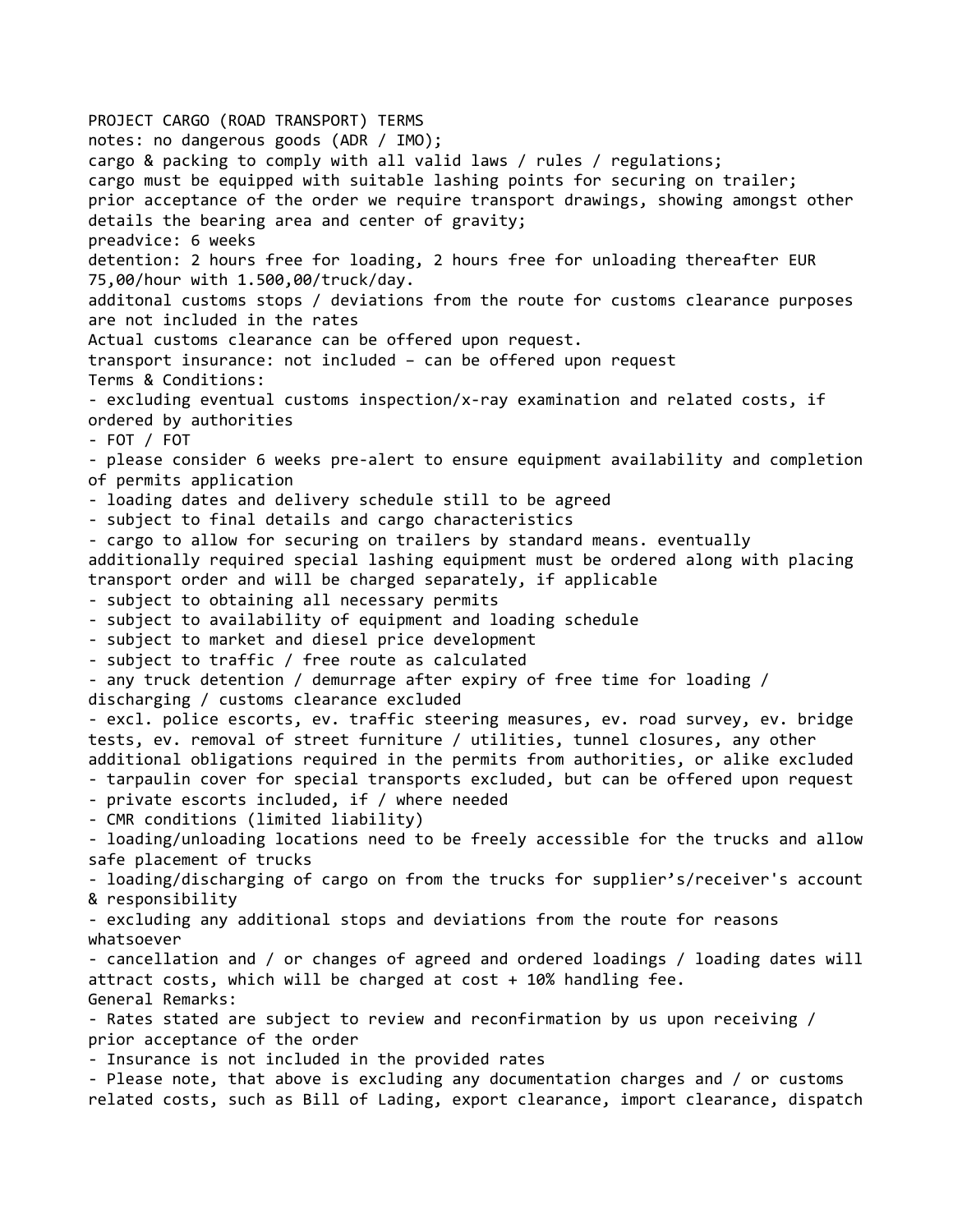of documents. Furthermore any storage charges, eventual detention or alike is excluded in above. - Duties, Taxes, Fees and alike as well as VAT are not included and shall be charged according to legislation in force. - All above is based on the details and characteristics of the cargo as described in your inquiry. In case of different characteristics of the cargo as described above, we reserve the right to change/adjust our offer accordingly. - The rates cover costs, which arise during standard operation procedure and are based on today's level of rates, surcharges, tariffs, rates of exchange, wages, political situation and legislation in force. Due to that rates are subject to change with or without prior notice to meet situation at the time of shipment. - Any additional costs resulting from special request from your client and/or not caused by us will be charged as incurred. Service/Carrier: in our option, based on availability of shipping space and empty

## PROJECT CARGO (SEA TRANSPORT) TERMS

PRICING EXCLUDES (available upon request):

- Onsite attendance and representation
- Any documentation-related charges including, but not limited to: letter of credit, translation, communication and courier fees

• All Applicable duties, taxes, or charges for customs clearance at origin and destination

• Any 3rd party Marine Survey; if applicable.

• Any hazardous-goods related charges; if applicable.

• Transport Insurance is recommended. Carrier's limited liability may not cover the value of your cargo. You can obtain "ALL RISK" Insurance with us. If insurance is not requested in writing, FORTUNE International Transport will not insure your cargo. Please ask our staff for more details.

• Any tarp requirement, storage, any additional detention, demurrage charges not included above; if applicable

## NOTES:

equipment

• All information provided is subject to receiving technical drawings identifying centre of gravity; cargo being suitably packed for ocean/land/barge transport with certified lifting points clearly marked; appropriate/sufficient lashing, securing points and markings.

• If client requires specific loading time, date and/or sequence, this must be advised at time of booking. Compliance with these requirements cannot be guaranteed.

• Any cradles or saddles which may be required to support the cargo shall be supplied by shipper.

• All port charges based on regular hours (Monday to Friday).

• All wood packaging must comply with ISPM 15 regulations for wood packaging.

TERMS & CONDITIONS: by acceptance of this quote, the customer accepts all terms and conditions herein.

• Rates are valid for 30 days from date of this quotation; subject to confirmation at time of shipping.

• Based on Current rates of exchange. All surcharges will be charged at market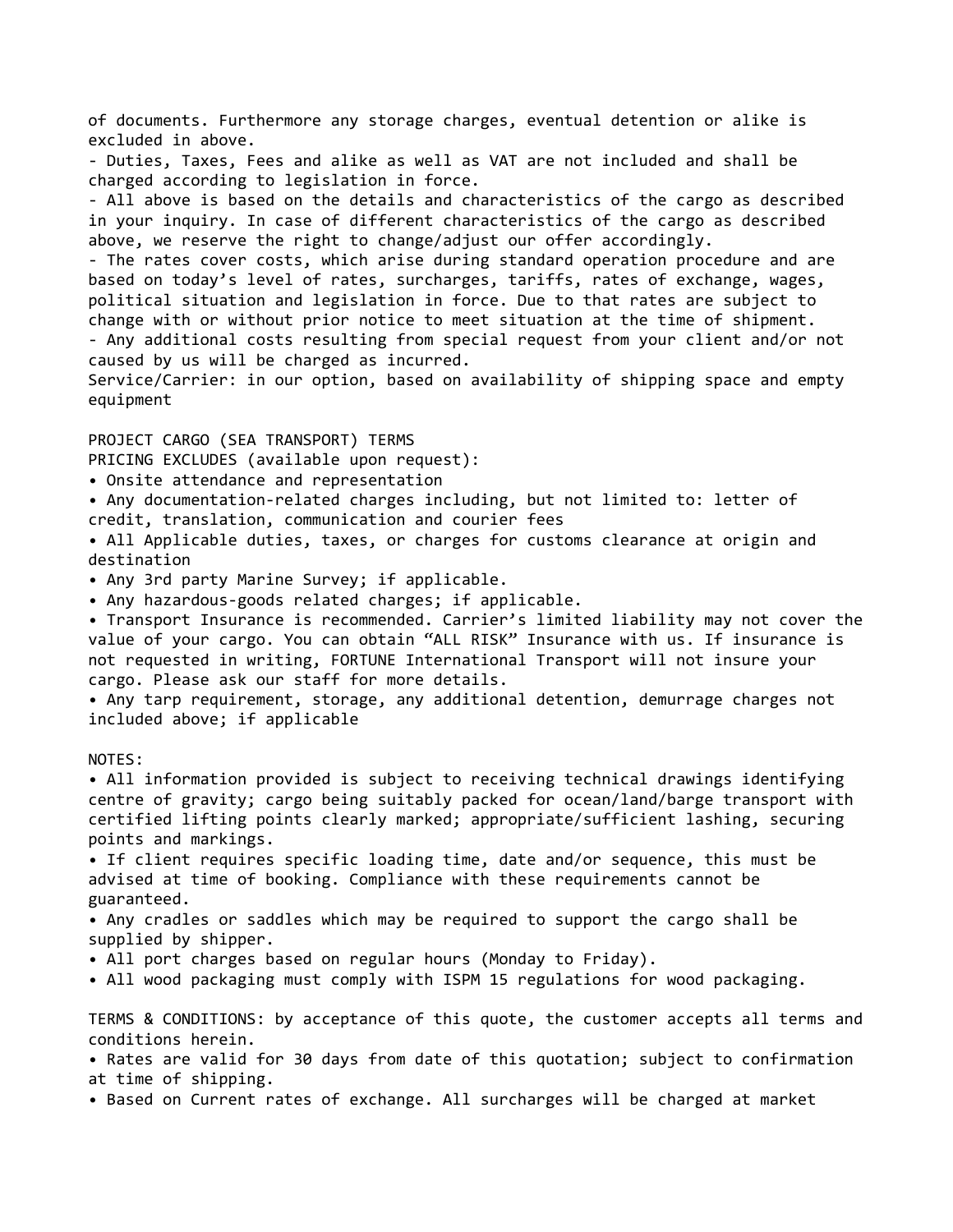value at time of shipment.

• FORTUNE International Transport is acting as an agent only for and on behalf of the Customer; to negotiate and sign as Agents only, all applicable documents with Carrier(s) upon customary terms and upon those terms that are contained herein as applicable, it being understood and agreed that FORTUNE International Transport is not hereby acting as Principal or as a performing or contracting carrier.

• The application of COGSA, Hague-Visby and/or the Hague Rules shall apply to all goods including goods carried on-deck and below deck.

• Provided FORTUNE International Transport has not caused or contributed to the Force Majeure Event, all storage, detention and/or related costs that may be incurred by FORTUNE International Transport as a result of the Force Majeure Event, shall be the responsibility of the client.

• The information published in this document is proprietary. By accepting this information, you warrant that you will treat it as confidential. You will not disclose it to any persons other than those in your organization who are engaged in activities related directly to the project without prior written approval.

• Quotation is subject to carriers of our choice, final verification of weights and dimensions, space and equipment availability at the time of shipment and to SLA Standard Trading Terms and Conditions latest edition. A printable copy is available on our website: www.fortuneitaly.it

• Other Terms & Conditions as per Carrier's Bill of Lading Terms – Copy available upon request.

GENERAL TERMS applicable to shipments entrusted to us:

- rates quoted are always on PREPAID basis only (meaning that freight has to be paid to us, before releasing of original MB/L: we can surely release the FORTUNE HB/L to the shipper without any problem, clausing same FREIGHT COLLECT, but D/O will be issued only after whole freight amount has been transferred to us) - when a quote is reporting amounts in EURO and U.S.DOLLARS, the exchange rate will be adjusted at time of shipment

- terms of payment are intended against release of shipping docs (for any EXPORT shpt) or before arrival of the vessel at Italy (for any IMPORT shpt)

- all terms are as stated in the bill of lading issued. Same are available for download from our web

- we are NEVER arranging insurance unless requested and paid for

- insurance to be arranged at shippers/consignees care and they must binds themselves to obtain that any recourse action of the insurer towards us must be excluded from the insurance conditions

- while entrusting the shipment to us you acknowledge the validity of all the terms enlisted here

- any dispute will be subject to the Italian Freight Forwarders terms as stated in our web

- MOST IMPORTANT

Lien and retention: "Fortune has the right of lien and retention on goods and values under its detention, exercised directly or trough third parties, for all credits, overdue or expiring, arising from its activities, also if the credit pertains to an activity other than (or preceding to) that one in virtue of which Fortune holds on the goods or the value. The lien and the retention can be exercised, at Fortune option, against the principal, shipper, consignee, owner of goods and/or values and their agents"